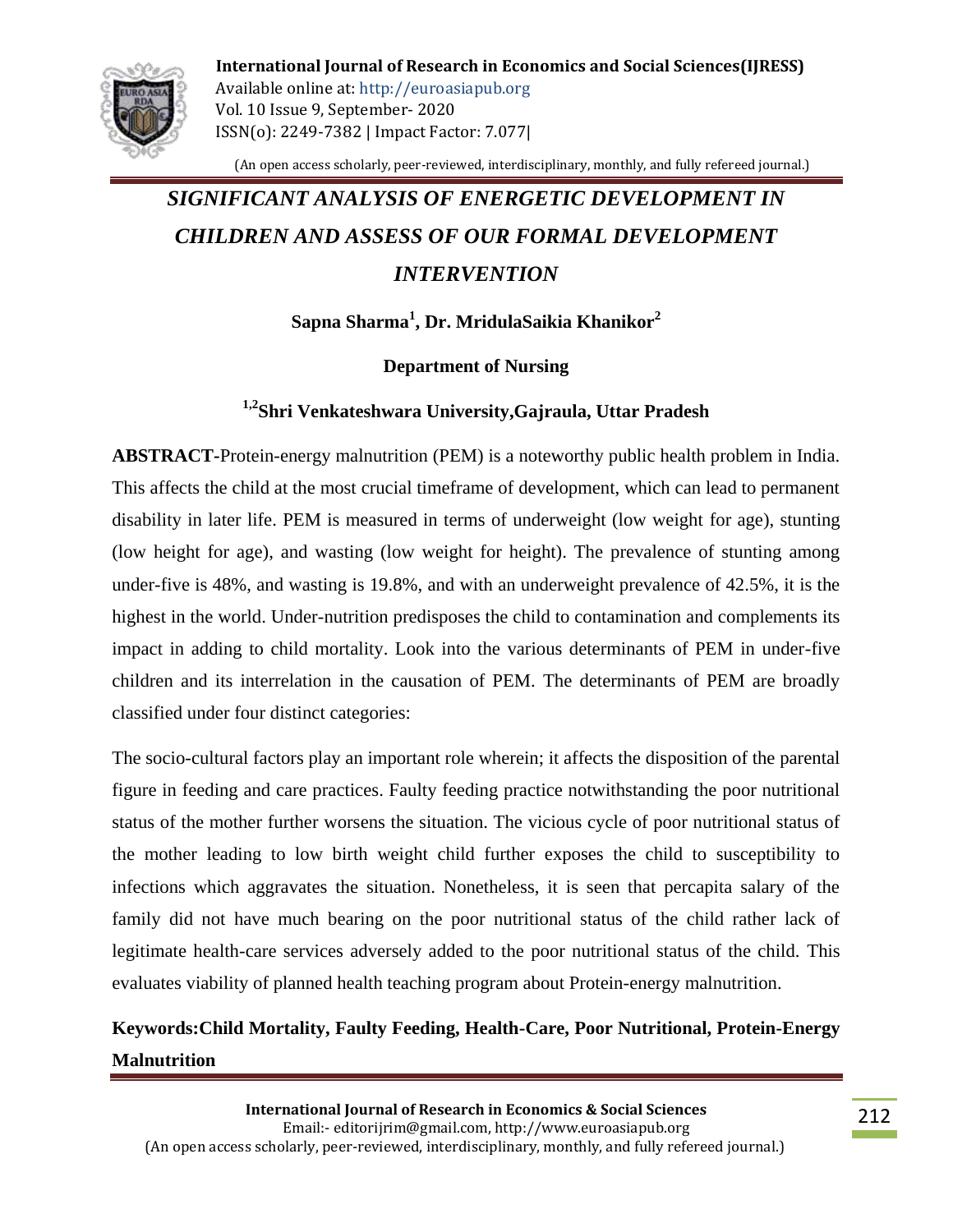

(An open access scholarly, peer-reviewed, interdisciplinary, monthly, and fully refereed journal.)

#### **1. Introduction**

Nutrition is the cornerstone of good health and has always been a center focus in natural prescription, which helps people to accomplish optimal health. Nutrition is essential to keep up our health and to shield ourselves from illnesses. A well-nourished body equally distributes the nutrients from food we eat to all parts of our body. On the off chance that we don't get the nutrients that we need, our bodily processes will be influenced and eventually will lead to an increased risk for illness. The eating regimen should be such that it can keep up physical proficiency and great health.

The well-being of an individual depends more on ideal nutrition than on whatever else. Children are the youthful saplings in the greenhouse of life. To love them is to turn our minds to the bountiful maker. Their support and solicitude is our responsibility. They are the future citizens and their health is a country's wealth. There is a saying that "Country marches on small feet of youthful children and no country can flourish without due love and consideration paid to its children." Today's children are tomorrow's adults and it's our prime obligation to ensure and advance their health, so as to help in accomplishing the goal of holistic health for the youthful population of India. Sixty five years on, since India won autonomy in 1947, it has gained substantial ground in human development yet at the same time standing up to with malnutrition among its under-five children.

The problem is so acute that despite fast progress in food creation, disease control and striking monetary and social development, India today, with only one-fifth of the world's population, accounts for 40 percent of the world's malnourished children. Widespread in the heartland, it is a central point influencing child health. The child population is the most important section of the society which needs' exceptionally careful nurturance. Children reserve the privilege to a minding and defensive condition and to nutritious food and basic health care to shield them from illness and advance growth and development. The show on the rights of the child, drafted by the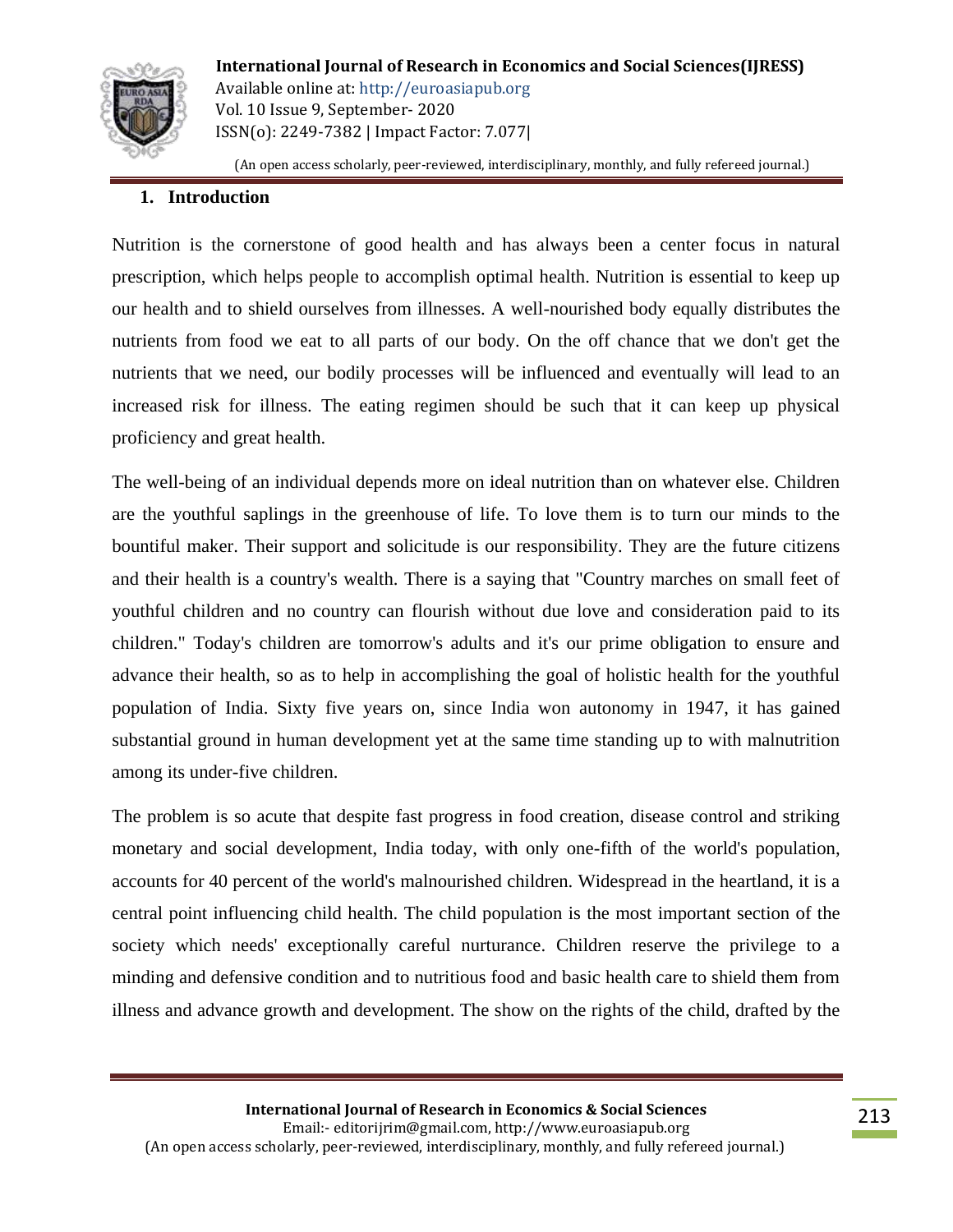

(An open access scholarly, peer-reviewed, interdisciplinary, monthly, and fully refereed journal.)

UN Commission on Human Rights in 1989 recognizes the privilege of all children to the highest attainable standard of health. India endorsed this show in 1992.

Despite this, the greater part of the children below six years of age keeps on suffering from moderate to severe malnutrition in our nation. On May 2, in its Progress for "Children World Report" on Nutrition show half of the world's underweight children live in South Asia. In East Asia, China is leading the route in decreasing under nutrition. Slow progress is being made in the West and Central African nations. In the Middle East, populous countries such as Iraq and Sudan are slipping backward.

The report also states that 57 million children in India are undernourished, either moderately or severely and it has the highest number of malnourished children in the world with Madhya Pradesh being the worst influenced state. Malnutrition refers to deficiencies, excesses, or imbalances in intake of energy, protein, or potentially different nutrients. It is an ecological problem and the final product of multiple overlapping and interfacing factors - physical, biological, social and cultural condition and monetary conditions.

WHO defines malnutrition as "a pathological condition arising from a coincidental lack in shifting extent of protein and calorie, happening most frequently in infants and youthful children, commonly associated with the disease? In opposition to normal usage, the term 'malnutrition' correctly includes both under-nutrition and over-nutrition (Protein-Energy Malnutrition. Under nutrition is the result of insufficient food intake to meet dietary energy requirements, poor absorption, and poor biological use of nutrients consumed rehashed infectious diseases and lack of consideration. It stunts children's growth and development and in girls, their later ability to endure healthy children. Fifty-three percent of all infant and infant deaths have under-nutrition as an underlying cause. It can also lead to long-term sway on health outcomes in their later lives. Malnutrition is frequently part of a vicious cycle that includes poverty and disease. The factors, viz., malnutrition, poverty, and disease are interlinked in such a way that each contributes to the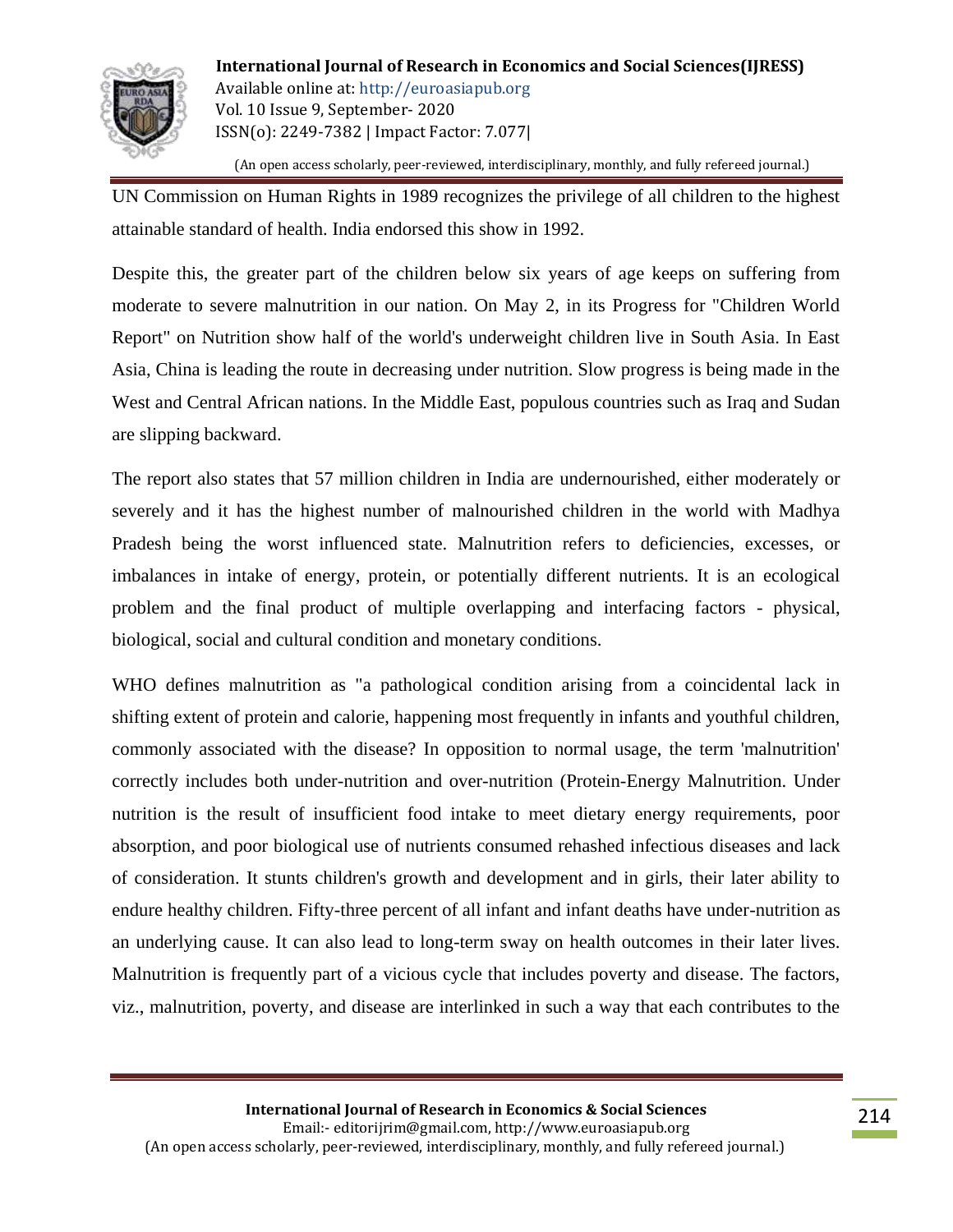

(An open access scholarly, peer-reviewed, interdisciplinary, monthly, and fully refereed journal.)

presence and perpetual quality of the others. It makes its principal sway on youthful children in developing countries.

#### **2. Socio-Cultural Factors Affecting Feeding Practices**

Appropriate child feeding behavior goes a long way in preventing and overcoming malnutrition and determining a child's growth. As feeding practice changes with age, a fourfold increase in the prevalence of under-nutrition is seen from 15.4% (0-6 months) to 52.6% (12-23 months) This can be attributed to early initiation of complementary feeds in the earlier months and late weaning and inadequate amount of complementary feeds in the later months A delay in the initiation of breast feeding, lack of colostrum and inappropriate complementary feeding were significantly associated with underweight and stunting.

Inappropriate feeding practices are closely related to cultures and beliefs. Mothers feed their children with prelacteal feeds to cleanse their intestines and did not initiate complementary feeds thinking that it will lead to infections. Beliefs like considering colostrums as witch's milk and cultural practices of prelacteal feeds exposed the child to infections which contributes to undernutrition. The feeding practices come up as a major concern in combating under-nutrition with hidden cultural values and beliefs.

#### **Maternal nutrition**

Maternal nutritional status has a direct relation to the child's nutritional status. An undernourished mother gives birth to a low birth weight baby who grows up with compromised feeding and infections to a stunted child and adolescent and carries this vicious life cycle approach by giving birth to an underweight child. Women with height <145 cm and body mass index <18.5 are likely to give birth to low birth weight children. With a low birth weight prevalence of 28%, these children are already compromised before birth.

#### **Infection**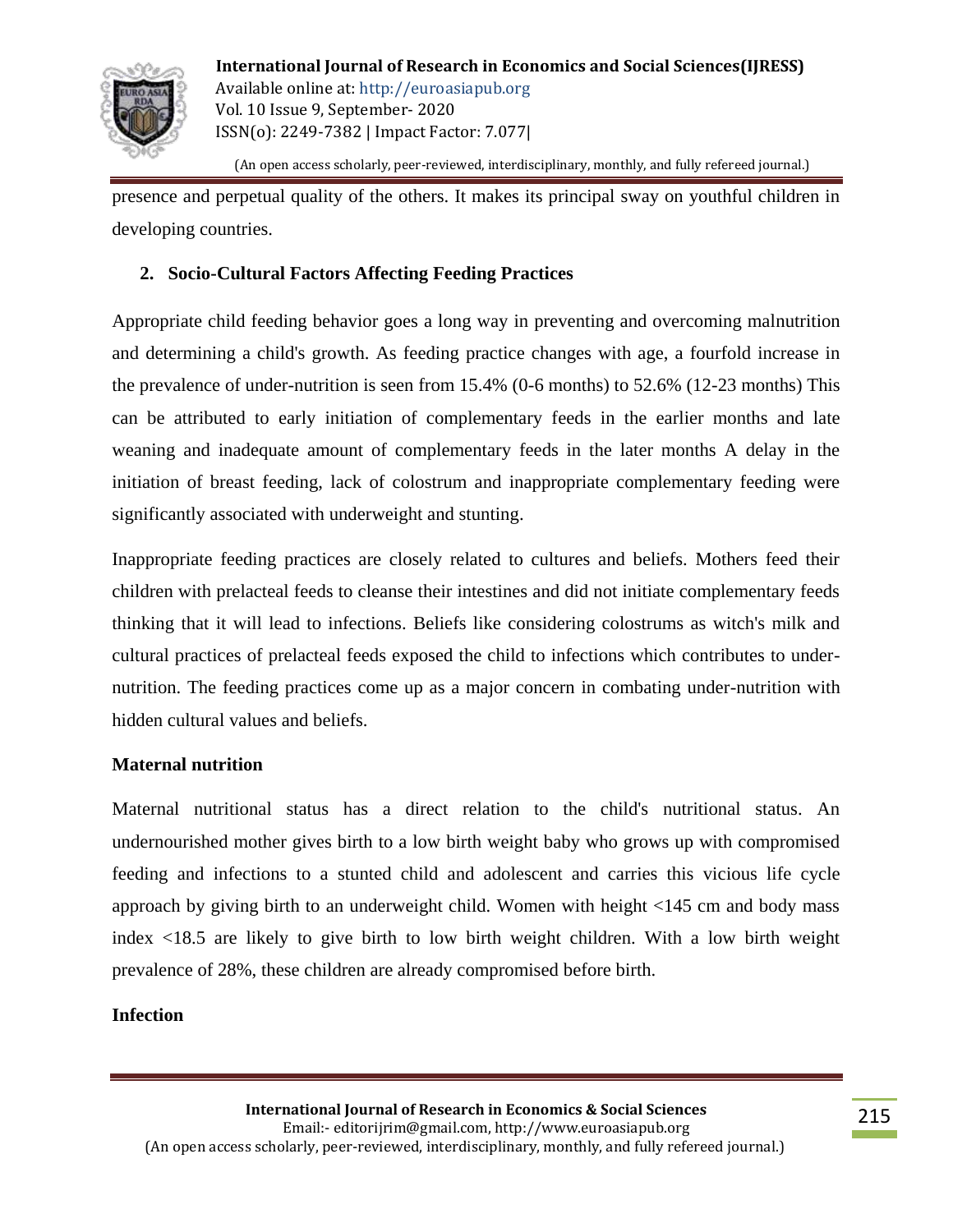

(An open access scholarly, peer-reviewed, interdisciplinary, monthly, and fully refereed journal.)

The vicious cycle of disease and under-nutrition go inseparably. With inadequate dietary intake, the invulnerable response gets weaker and increases susceptibility to infections. A single episode of disease is easy to recover; however, on the off chance that the child suffers from rehashed infections without sufficient dietary intake, it becomes difficult to recapture normal growth. Contamination was commonly diagnosed in children suffering from under-nutrition.

#### **Gender**

National Family Health Survey II (NFHS II) announced an underweight prevalence of 48.9% among girls contrasted and boys (45.5%). Indeed, even the extent of severe underweight was greater for girls (18.9%) than boys (16.9%). Similar findings were seen in West Bengal, where under-nutrition among girls (54.8%) surpassed those of boys (46.8%) and the thing that matters was higher for moderate and severe forms. Be that as it may, these differences are not merely biological but rather the consideration and feeding practices makes up for the distinction. Timely feeding and continuation of breast feeding were seen more among boys than girls.

#### **Mother's literacy status**

A decreasing trend in all forms of under-nutrition is observed where the literacy status of mother increased. Children of illiterate women were twice as likely to show signs of underweight and stunting as those who had at least completed high school. Children whose mothers were illiterate showed 3 times higher prevalence of wasting than literate mothers. Increasing literacy status of a mother has a positive effect in reducing under-nutrition since she is the first contact of care for the child and a more informed and literate mother is at a better position to take care of her child.

#### **Poverty and income**

Under-nutrition is increasingly regular in the lower pay groups and regardless of whether malnutrition is present in the upper pay gathering, it is limited to the milder forms. There is over representation of "in reverse" caste and socially excluded groups in the society among the poor people, which exposes them to further disadvantages of poverty, food insecurity and under-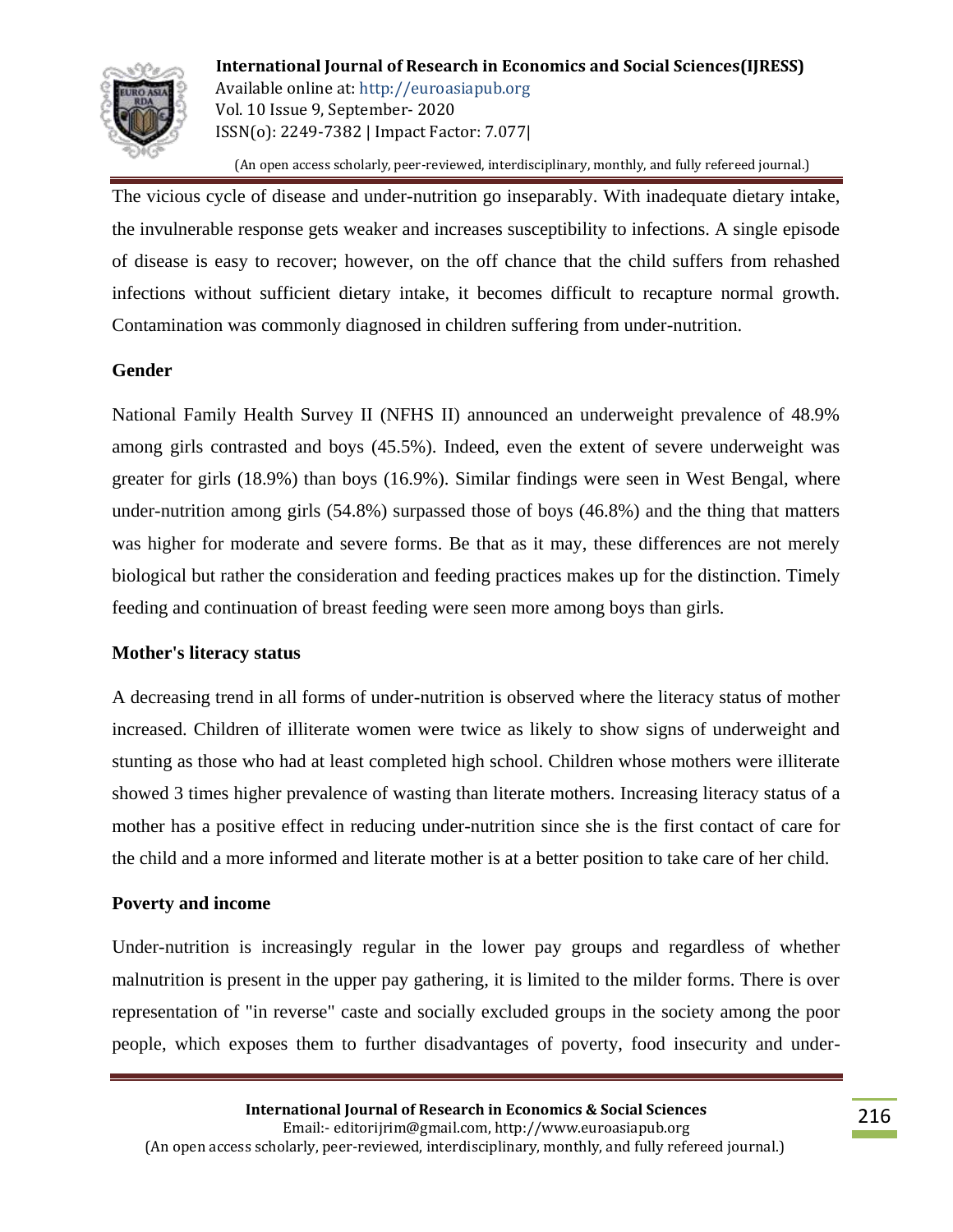

(An open access scholarly, peer-reviewed, interdisciplinary, monthly, and fully refereed journal.)

nutrition. NFHS II findings suggest a twofold increase in under-nutrition among children belonging to households with low standard of living than with an exclusive requirement of living.

### **3. Prevention Of Protein-Energy Malnutrition Through Socio-Economic Development And Community Participation**

The UN-ACC/SCN report indicates that, in most parts of the world, nutritional status has improved during the past 25 years. In any case, proceeded with prevalence in numerous countries of low weight-for-age in preschool children indicates that the improvements in nutritional status did not progress at the same rate during the 1980s as during the 1970s. Moreover, the prevalence of low-birth-weight infants, who are at high risk of developmental delay and death, has also remained significantly high. This consolidated information demonstrates the relatively poor nutritional status of children from developing countries. With population growth, this means the absolute number of malnourished children has risen. The level of low-weight-for-age children is, be that as it may, estimated to have declined from 8% in 1974/76 to 6% in 1979/81. Since at that point, the quantity of underweight children has stayed at around 2.3%. In China, there has been an obvious improvement in nutritional status in both urban and rural schoolchildren in the past 10 to 15 years.

In Middle America and the Caribbean, including Mexico and Central America, the occurrence of underweight children is estimated to have declined from 13% in 1974/76 to 9% in 1983/84. The most significant decline has been seen in Mexico, which accounts for almost 70% of the total child population in this gathering of countries. In Caribbean countries, the situation is less favorable. During the late 1970s and early 1980s, malnutrition increased, and hospital admission for severe malnutrition doubled somewhere in the range of 1975 and 1985. Differences in the prevalence of underweight children among these countries are reflected in the differences in the mortality rates of infants and children. In Cuba and Costa Rica, infant mortality rates in 1980/85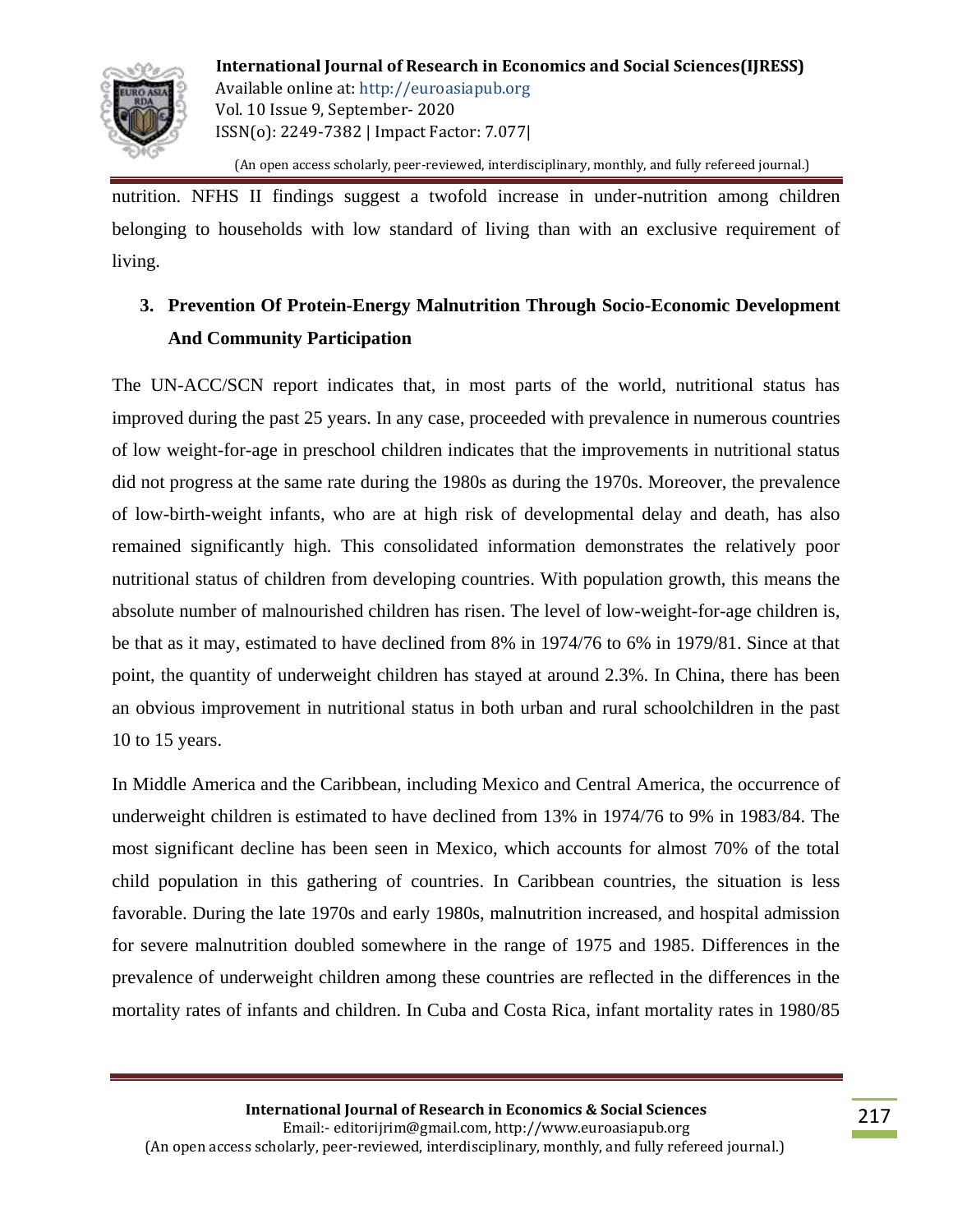

(An open access scholarly, peer-reviewed, interdisciplinary, monthly, and fully refereed journal.)

were estimated at 17 and 20 for each 1,000, respectively, which approach the infant mortality rates in high-pay countries.

In part of South and Southeast Asia, there was a slight decline in the frequency of malnutrition in children, from 70% in 1980 to 67% in 1983/85. In any case, because of a proceeded with high birth-rate, absolute numbers of underweight and malnourished children kept on increasing, from around 94 million of every 1974/81 to almost 98 million out of 1983/84. Southeast Asia, specifically, showed almost no change from 1979/81 to 1983/85, with approximately 18 million children, or 34%, suffering from malnutrition.

## **4. Perceptions Of Malawian Nurses About Nursing Interventions For Malnourished Children And Their Parents**

In developing countries, malnutrition among children is a noteworthy public-health issue. It is one of the most serious global risk factors for illness and death. Malnutrition during childhood affects later in life as it is associated with significant functional weakness, diminished work capacity, and decreased financial efficiency. Malnourished children are bound to suffer from delayed psychological development, poor school execution, and lower intellectual achievements. In developing countries, 39% of children, matured less than five years (under-five children), are estimated to be chronically malnourished.

Also, stunting, severe wasting, and intrauterine growth restriction together are responsible for 21% of deaths of under-five children worldwide. The rate of mortality among children with severe malnutrition is over 20%. The prevalence of malnutrition characterized as weight or height that falls more than two standard deviations below the normal among children is estimated to be 49%. Despite this, enough focus has not still been given on interventions and treatment to advance a superior nutritional status among children in developing countries. Malnutrition does not just seem to be a poverty issue. Lack of knowledge and low dietary quality of food given to children are also two likely contributing factors.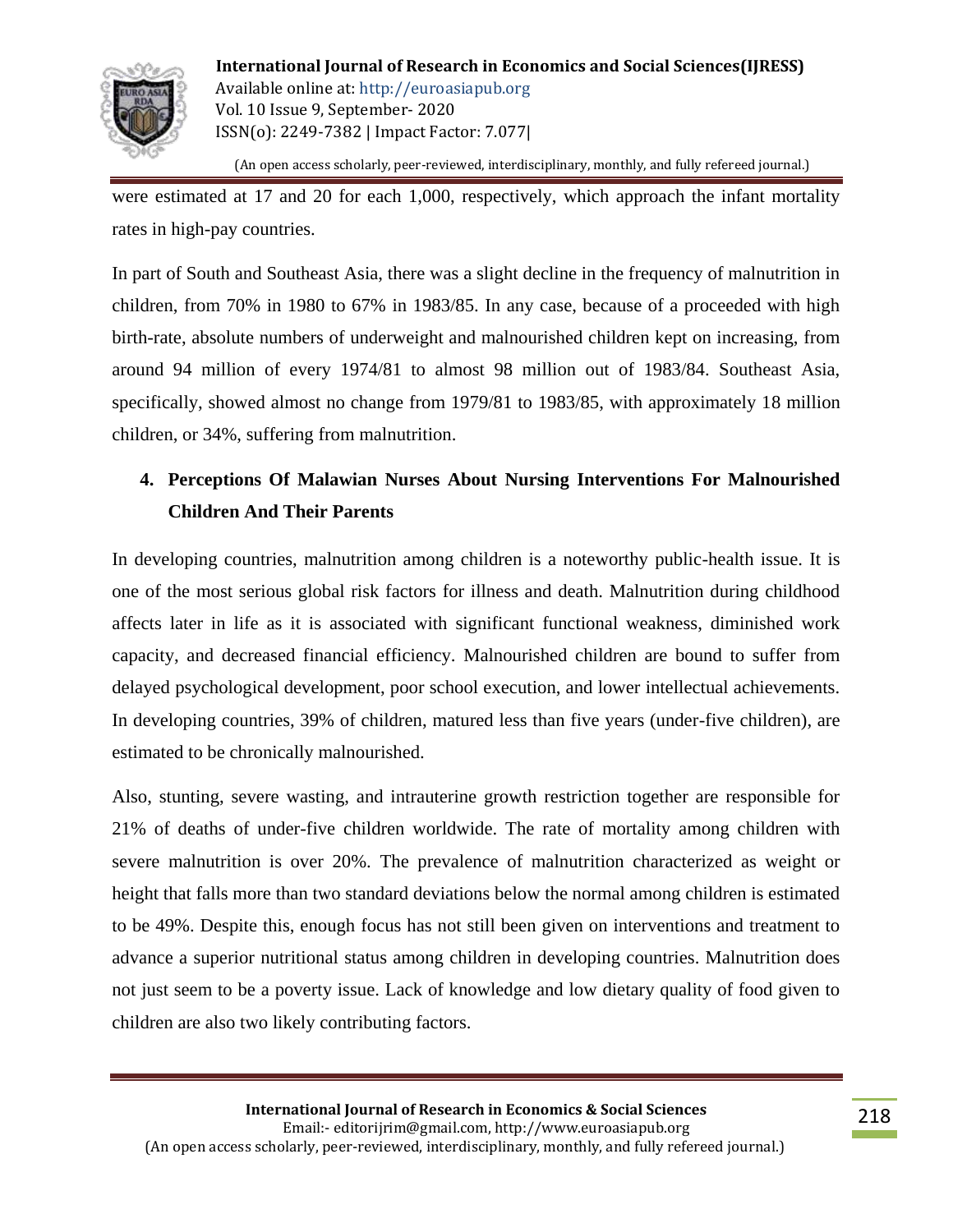

(An open access scholarly, peer-reviewed, interdisciplinary, monthly, and fully refereed journal.)

There is some proof that nutrition-education interventions can result in favorable growth and development. Nutrition is an important piece of nursing care. Great healthcare can't be given without having satisfactory knowledge about nutrition. This study endeavors to describe how the nurses at a rural hospital in Malawi thought of the issue, how they felt that they could help malnourished children and their parents, and what they thought could be done to improve the situation further.

#### **5. CONCLUSION**

People with malnutrition contribute little to national progress and become a major weight. Malnutrition is the real health problem in the world today. The greater part of the next generation is growing up undernourished. Of 850 million children under the age of five, 350 million are estimated to be undernourished. The outstanding manifestations of under-nutrition in children are a hindrance of growth and development and specific nutritional deficiency signs. Of the latter, protein-energy malnutrition, vitamin A deficiency, Iron deficiency diseases are the most important. Numerous children below five years of age suffer from various grades of malnutrition. In the absence of consideration and follow-up, these children may not be able to manifest their full hereditary potential and human capability. The Indian population is passing through a transition phase where subsistence conditions are being replaced by plentiful food yet diminished physical work and like this, an understanding of the changing nutritional scene is crucial.

Nutritional research in India has made several advances throughout the years and contributed significantly to the improvement in the nutritional status of the Indian population, and furthermore has made a specialty in the global nutritional research scenario. Nutritional research in India has been mainly public health situated and thus is immediately relevant to the national needs. Several solutions on laboratory-based research have led to strategies and national programs for avoidance and control of malnutrition. The following table shows the rate distribution of malnourished children in India.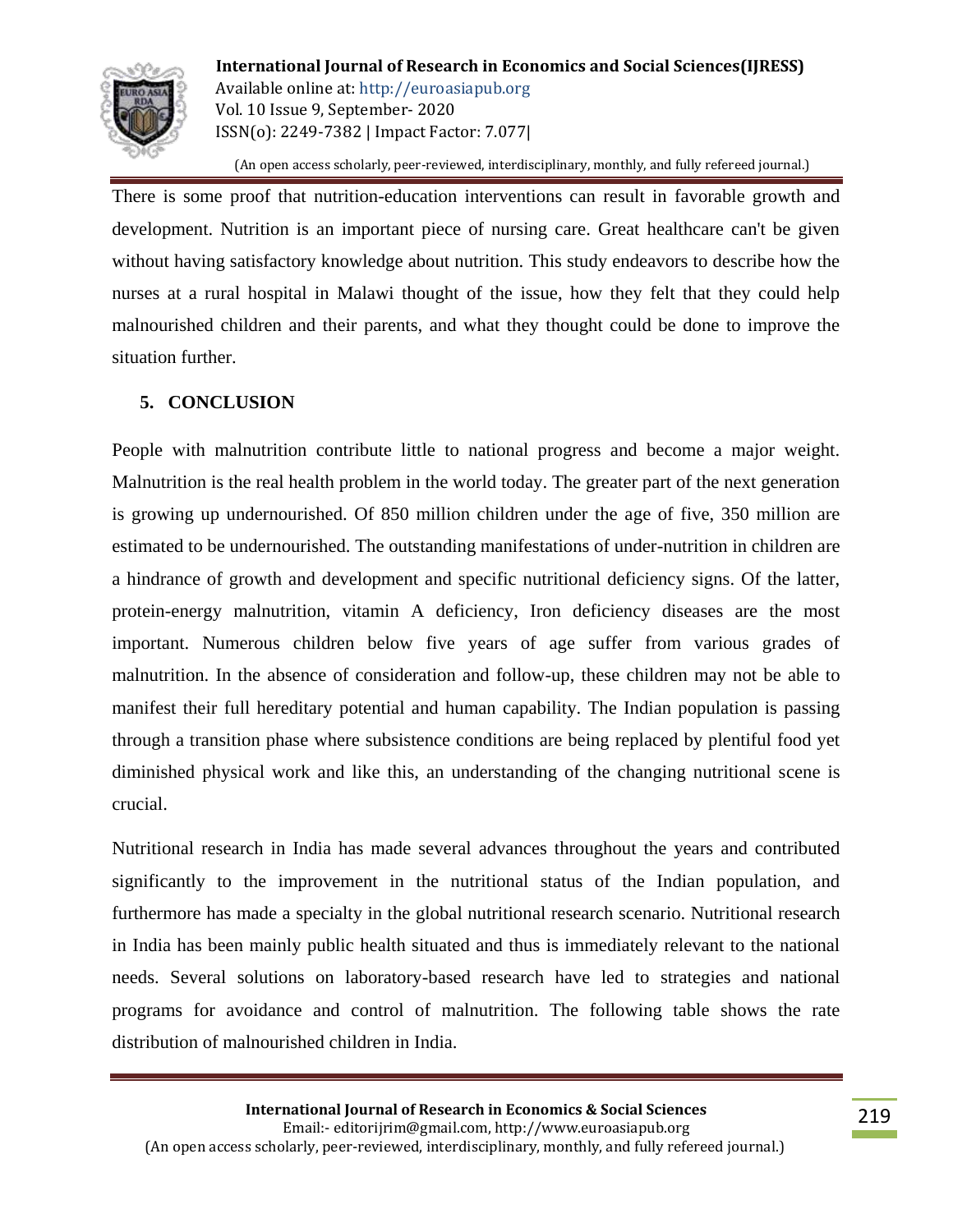

(An open access scholarly, peer-reviewed, interdisciplinary, monthly, and fully refereed journal.)

Early childhood (0-4 years) is a critical period for a child's physical and socio-psychological development. The Government, state, and the voluntary sector have implemented countless programs for the children and nursing and hopeful mothers to enable children to develop their full potential. Despite these efforts, the situation of children .is a long way from satisfactory, notable gains on most health, nutrition, and different indicators notwithstanding. The IMR, even though it is showing a positive descending pattern, was still disturbing. This race continues to be high when contrasted with those prevalent in several developing countries. Around 33% of babies conceived are of low birth-weight;. I the rate of malnutrition and dreariness, especially among children below three years structure the underprivileged sections of the society continues to be high. She also proposed that for the country to have a reliable and productive program as well as data system on the three focal concerns of early childhood, namely; survival, growth, and development.

Children are the invaluable assets of the country, and their physical and educational development determines the degree to which they can add to the national growth and prosperity. Their nutritional status exerts a significant impact on the physical and intellectual progression of children and India being a developing nation needs healthy children with better labor. Children of under the age of 5 years are most vulnerable gathering succumbed to nutritional diseases. Inhomogeneous poor communities living under fairly uniform socioeconomic and environmental conditions, considerable variety is observed in the health and nutrition status of pre-school children. There are numerous factors that influence the nutritional status of children. To understand the real problem of nutritional status, one has to study the influential factors of nutritional status.

#### **References**

1. Joosten KFM, Hulst JM. Prevalence of malnutrition in paediatric hospital patients. CurrOpinPediatr 2008;20:590–6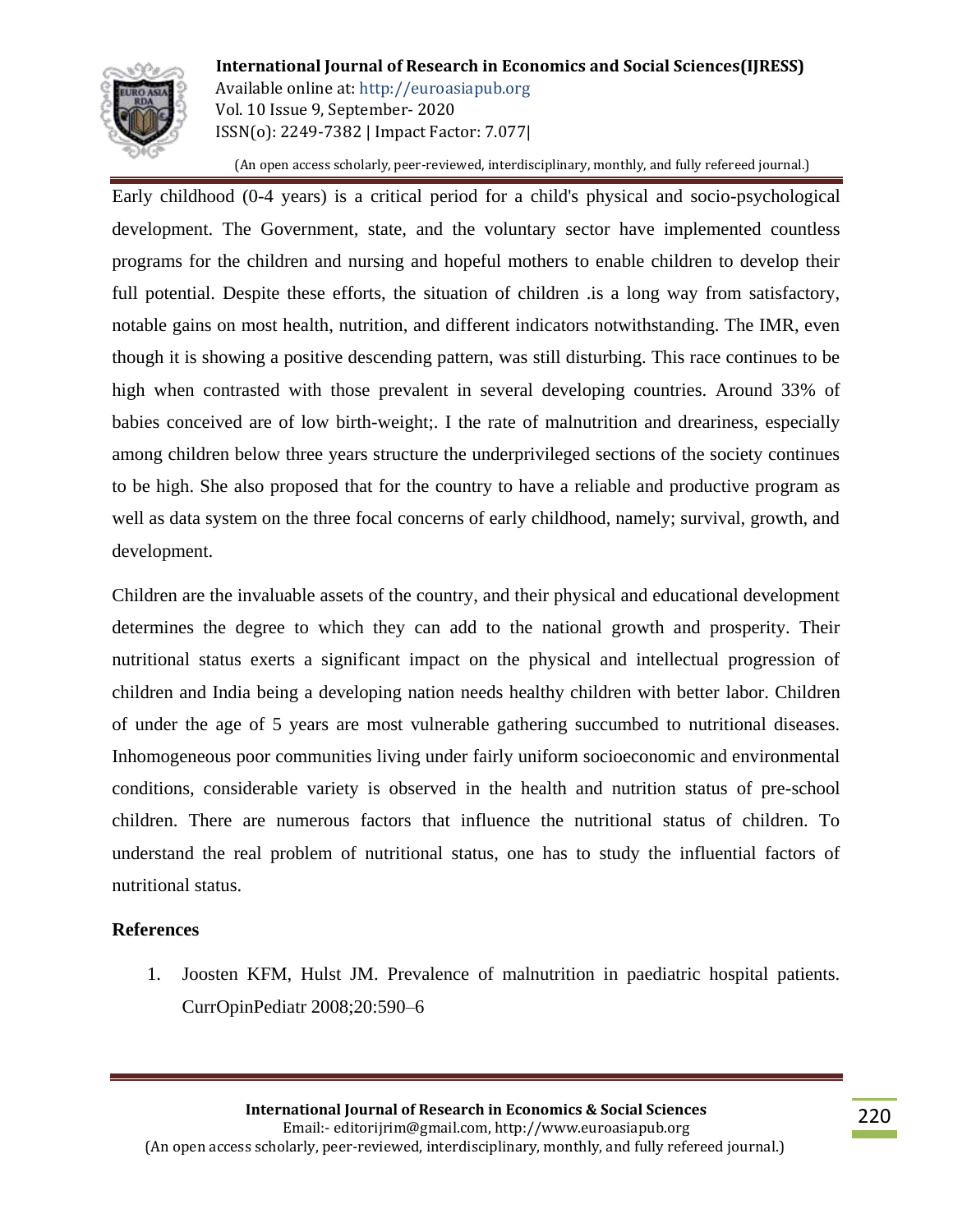

(An open access scholarly, peer-reviewed, interdisciplinary, monthly, and fully refereed journal.)

- 2. Secker DJ, Jeejeebhoy KN. Subjective global nutritional assessment for children. Am J ClinNutr 2007;85:1083–9.
- 3. Black RE, Allen LH, Bhutta ZA, et al. Maternal and child undernutrition: global and regional exposures and health consequences. Lancet 2008;371:243–60.
- 4. Seal A, Kerac M. Operational implications of using 2006 World Health Organization growth standards in nutrition programmes: secondary data analysis. BMJ 2007;334:733.
- 5. Myatt M, Khara T, Collins S. A review of methods to detect cases of severely malnourished children in the community for their admission into communitybased therapeutic care programs. Food Nutr Bull 2006;27:S7–23.
- 6. Badaloo A, Reid M, Forrester T, et al. Cysteine supplementation improves the erythrocyte glutathione synthesis rate in children with severe edematous malnutrition. Am J ClinNutr 2002;76:646–52.
- 7. Black, RE, Allen, LH, Bhutta, ZA; Maternal and Child Undernutrition Study Group . Maternal and child undernutrition: global and regional exposures and health consequences. Lancet. 2008;371:243–260
- 8. Black, RE, Victora, CG, Walker, SP. Maternal and child undernutrition and overweight in low-income and middle-income countries. Lancet. 2013;382:427–451
- 9. Victora, CG, Adair, L, Fall, C; Maternal and Child Undernutrition Study Group . Maternal and child undernutrition: consequences for adult health and human capital. Lancet. 2008;371:340–357
- 10. Kerac, M, Mwangome, M, McGrath, M. Management of acute malnutrition in infants aged under 6 months (MAMI): current issues and future directions in policy and research. Food Nutr Bull. 2015;36:S30–S34.